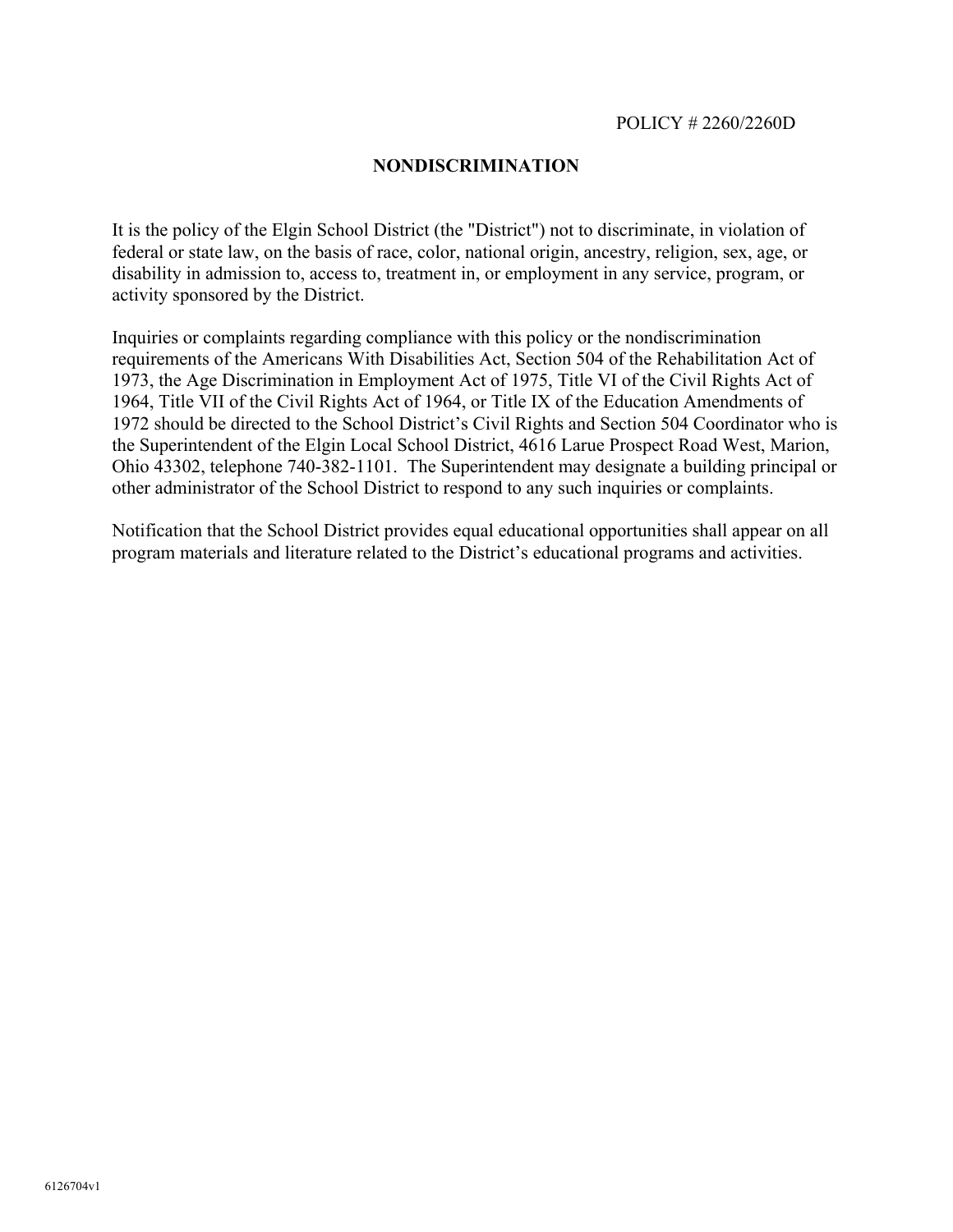# **SECTION 504 NONDISCRIMINATION GRIEVANCE PROCEDURE**

In accordance with Federal law, as well as the Elgin School District ("District") policy on Nondiscrimination, any individual (students, employees, or third parties) who believes that he or she has been discriminated against in violation of the Nondiscrimination Policy or Section 504 may, in writing, file a grievance that states in detail the alleged discrimination using the Section 504 Grievance Form. The written grievance shall be filed with the Civil Rights and Section 504 Coordinator who is the Superintendent of the Elgin School District or with a building Principal of the School District. The Superintendent's address is Elgin School District, 4616 Larue Prospect Road West, Marion OH 43302. If the grievance is filed with a Principal, the Principal should immediately notify and send a copy of the written grievance to the Superintendent.

The District will maintain the confidentiality of all parties involved in the grievance to the extent possible consistent with the district's legal obligations and the necessity of investigating the allegations. Retaliation against any individual who files a grievance or participates in an investigation is prohibited. The knowing or malicious submission of a false grievance may subject the complaining party to discipline or other action.

## Informal Procedure

Many concerns can be solved by an informal meeting with the grievant and other involved parties. The complainant is encouraged to discuss the matter with the involved parties in order to obtain a satisfactory resolution before initiating a formal grievance.

A complainant may initiate an informal complaint by discussing the concern with the Superintendent or a Principal. Upon receiving an informal complaint, the Superintendent or Principal or other designee of the Superintendent will investigate the complaint.

Within 10 school days of receiving an informal complaint, the Superintendent or Principal or Designee will provide the complainant with a written response that includes the results of the informal investigation and a resolution, if applicable. The investigation and review may include interviewing the complainant and any other individual(s) whom the investigator deems necessary, as well as gathering any other evidence regarding the complaint.

The informal investigation and review is an optional step, and a complainant may initially, or at any time, file a formal complaint without the need for an informal investigation and review. The informal procedure is not a required first step for the complainant.

## Formal Grievance Investigation and Review

In the event that the grievant does not wish to pursue the informal procedure, or in the event that the informal procedure does not produce a result satisfactory to the grievant within 10 school days of the date the written grievance is received by the Superintendent or Principal, the following steps should be followed to initiate a formal investigation and review procedure. When a written grievance is received, a designee of the Superintendent, which may include but is not limited to, a Principal of the School District will conduct a formal investigation and review.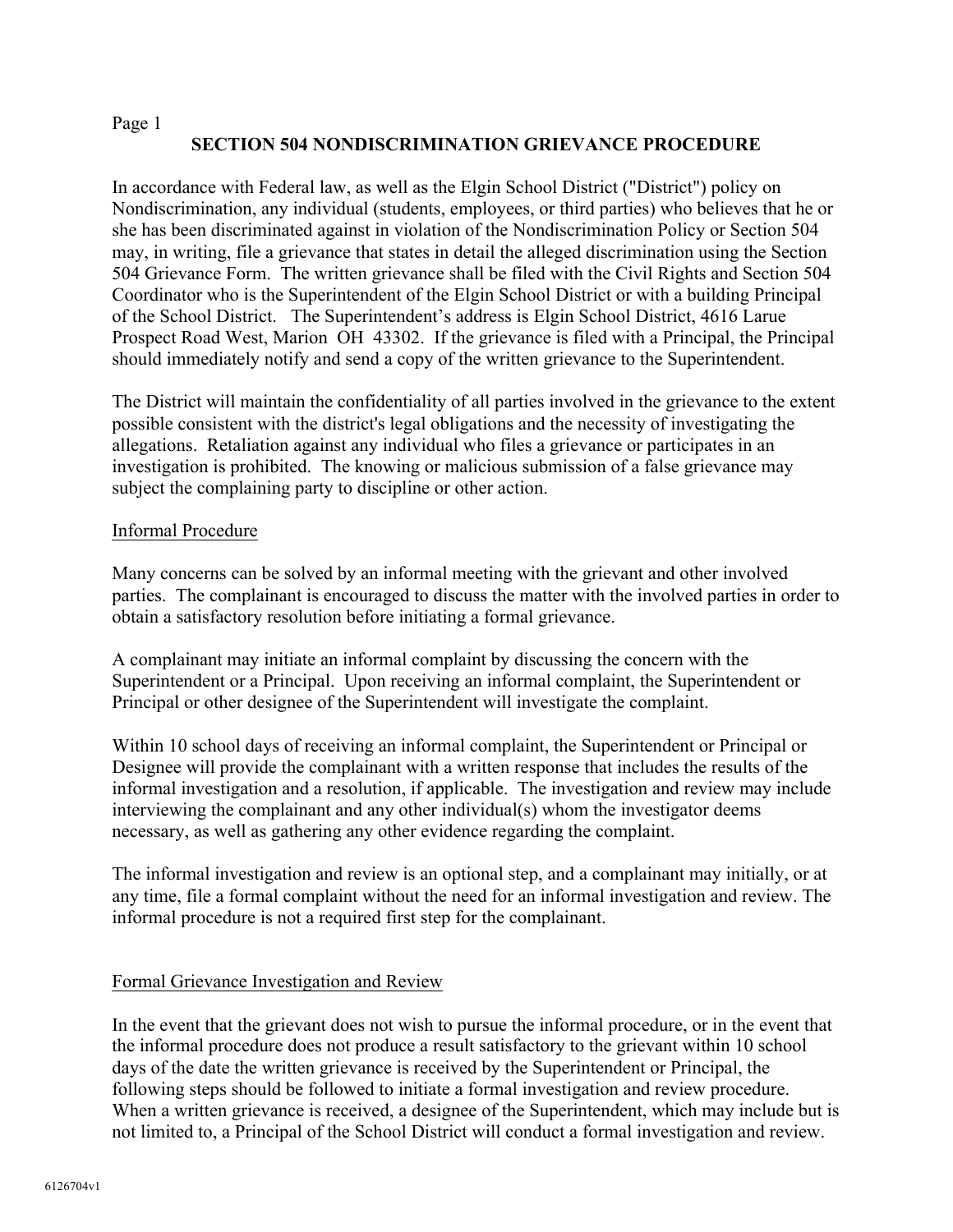If the Superintendent or Principal is the subject of the complaint, an alternate administrator will be assigned to investigate.

- 1. If it is not resolved informally, the designee will conduct an investigation including an interview of the grievant, the accused individual, any witnesses, and any other relevant individuals. The grievant may present information or evidence to the designee for consideration. The designee will issue a written decision within 20 school days of the date the written grievance is received by the Superintendent or Principal. If the grievance is found to be merited, the decision should include any appropriate corrective action, including to prevent recurrence, in compliance with applicable law, Board policy, and/or the Student Code of Conduct. Necessary parties, including the grievant and accused individual, will be informed of the decision.
- 2. If the grievant or other party involved in the grievance (the accused) is not satisfied with the designee's decision, the grievant or other party involved in the grievance may present a formal appeal in writing, within 7 school days of the post-mark date on the decision or, if personally delivered, of receipt of the designee's decision, to the Superintendent requesting a review of the designee's decision. The specific reasons for the appeal and the remedy sought through the appeal must be stated. The appeal must be received in the office of the Superintendent within the 7 school day timeline.

## Superintendent's Appeal Review

Upon receipt of the appeal, the Superintendent will review the appealing party's position and the entire record.

- 1. The Superintendent may meet with the individuals involved in the grievance and may gather additional evidence.
- 2. The Superintendent may attempt to resolve the grievance informally.
- 3. If it is not resolved informally to the satisfaction of the grievant and the appealing party (if a person other than the grievant) within 15 school days of the receipt of the appeal, the Superintendent will issue a written decision. If the grievance was found to be merited, the decision should include any appropriate corrective action in compliance with applicable law, Board policy, and/or the Student Code of Conduct. Necessary parties, including the grievant, will be informed of the decision.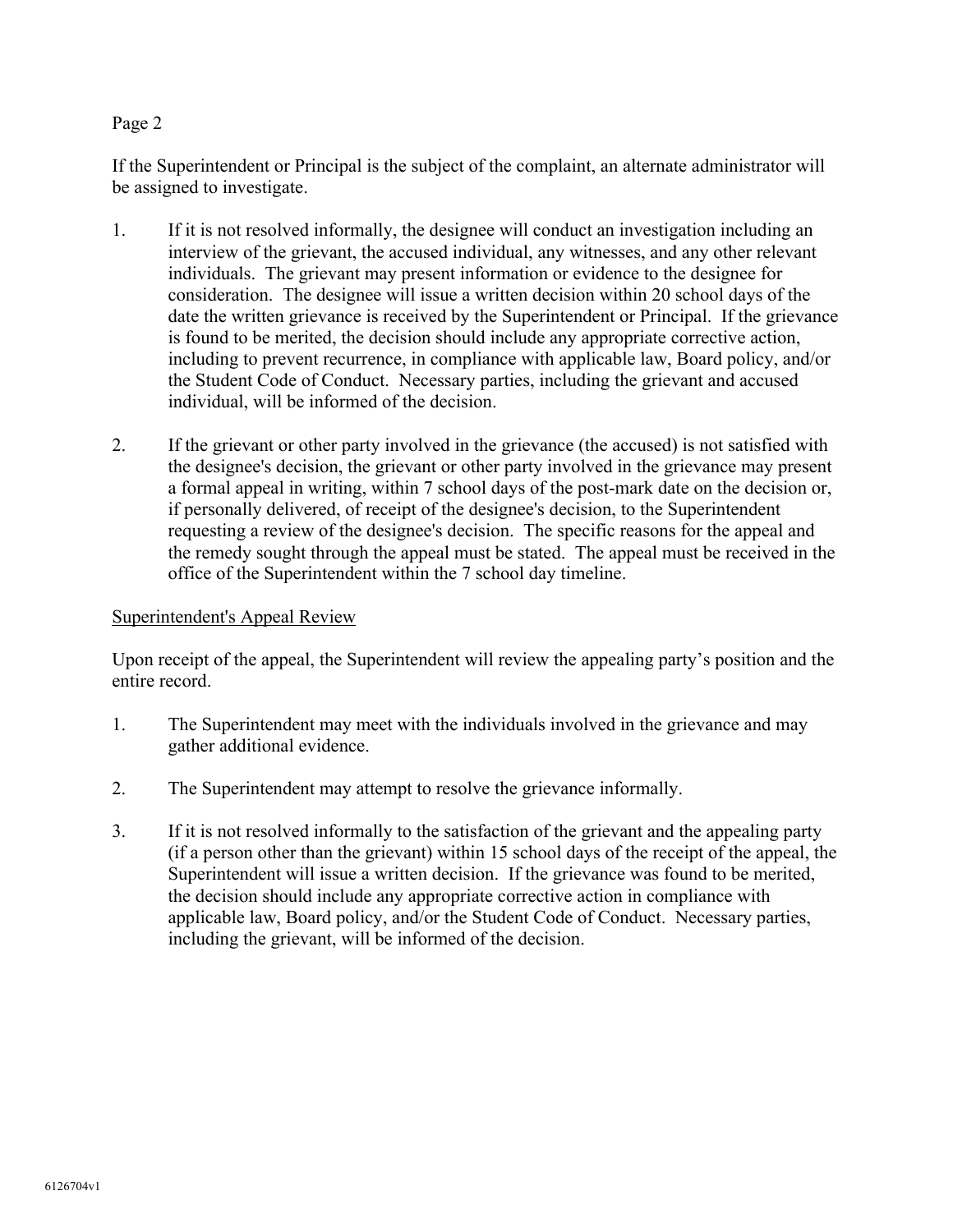# Complaint to the Office for Civil Rights

A complainant has the right to file a formal complaint with the Office for Civil Rights at any stage in the grievance procedure or instead of filing a grievance:

> UNITED STATES DEPARTMENT OF EDUCATION Office for Civil Rights Suite 750 600 Superior Avenue, East Cleveland, OH 44114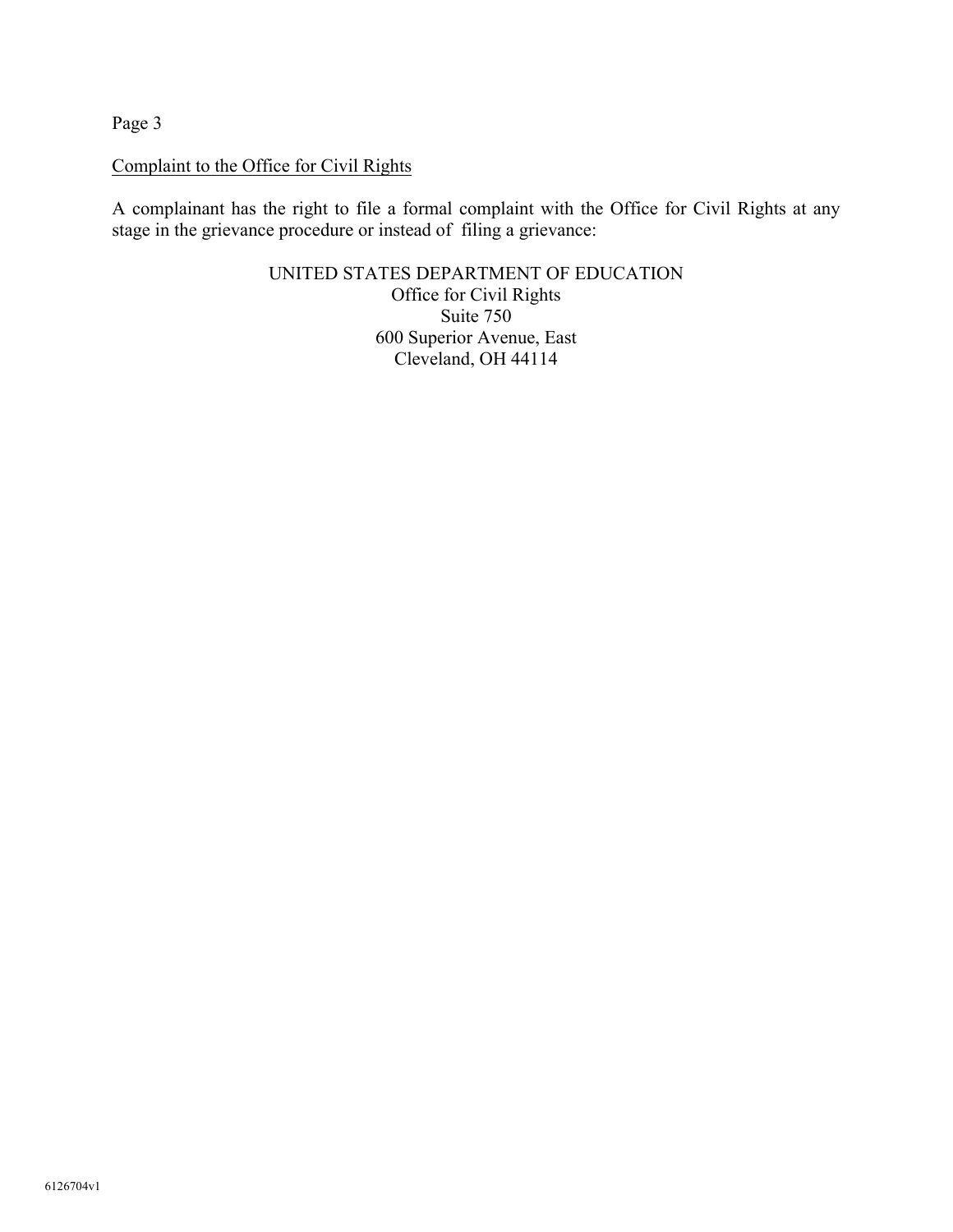#### SECTION 504 PROCEDURES

Section 504 of the Rehabilitation Act of 1973 prohibits discrimination against persons with a disability in any program receiving federal financial assistance. Section 504 defines a person with a disability as anyone who:

- 1. Has a physical or mental impairment which substantially limits one or more major life activities. An impairment that is episodic or in remission is a disability if it would substantially limit a major life activity when active.
- 2. Has a record of such impairment.

Or

3. Is regarded as having such an impairment.

The School District acknowledges its responsibility under Section 504 to avoid discrimination in policies and practices regarding its personnel, students, and others. No discrimination, harassment, or retaliation against any person with a disability shall knowingly be permitted in any program or practices in the School District.

# Students and Section 504

Under Section 504, for any student who, because of a mental or physical impairment which substantially limits a major life activity ("disability"), needs or is believed to need accommodations, special education or related services, the School District has the responsibility to identify, evaluate and, if the student is determined to be eligible under Section 504, provide access to appropriate educational accommodations or services. The procedures under the Individuals With Disabilities Education Act (IDEA) may be used to meet Section 504 requirements. As used in these procedures, "school days" are days in the regular school year in which students are in attendance.

## I. REFERRAL PROCEDURE FOR SECTION 504

Any student who, because of a mental or physical impairment which substantially limits a major life activity ("disability"), needs or is believed to need accommodations, special education or related services may be referred by a parent or guardian, teacher, or school district administrator to the building Intervention Assistance Team (IAT). The referral shall be made in writing using the School District Section 504 Referral Form, which is available from the Guidance Office or the Principal.

Upon receipt of a Section 504 referral, the IAT shall be convened as promptly as possible after receipt of the referral to determine what action is appropriate. The IAT will take one of the following actions:

- 1. Determine that there is no evidence of a disability under Section 504 or
- 2. Determine that there is a suspected disability and refer for an evaluation under the IDEA or Section 504. If there is a suspected disability, the IAT will typically refer the student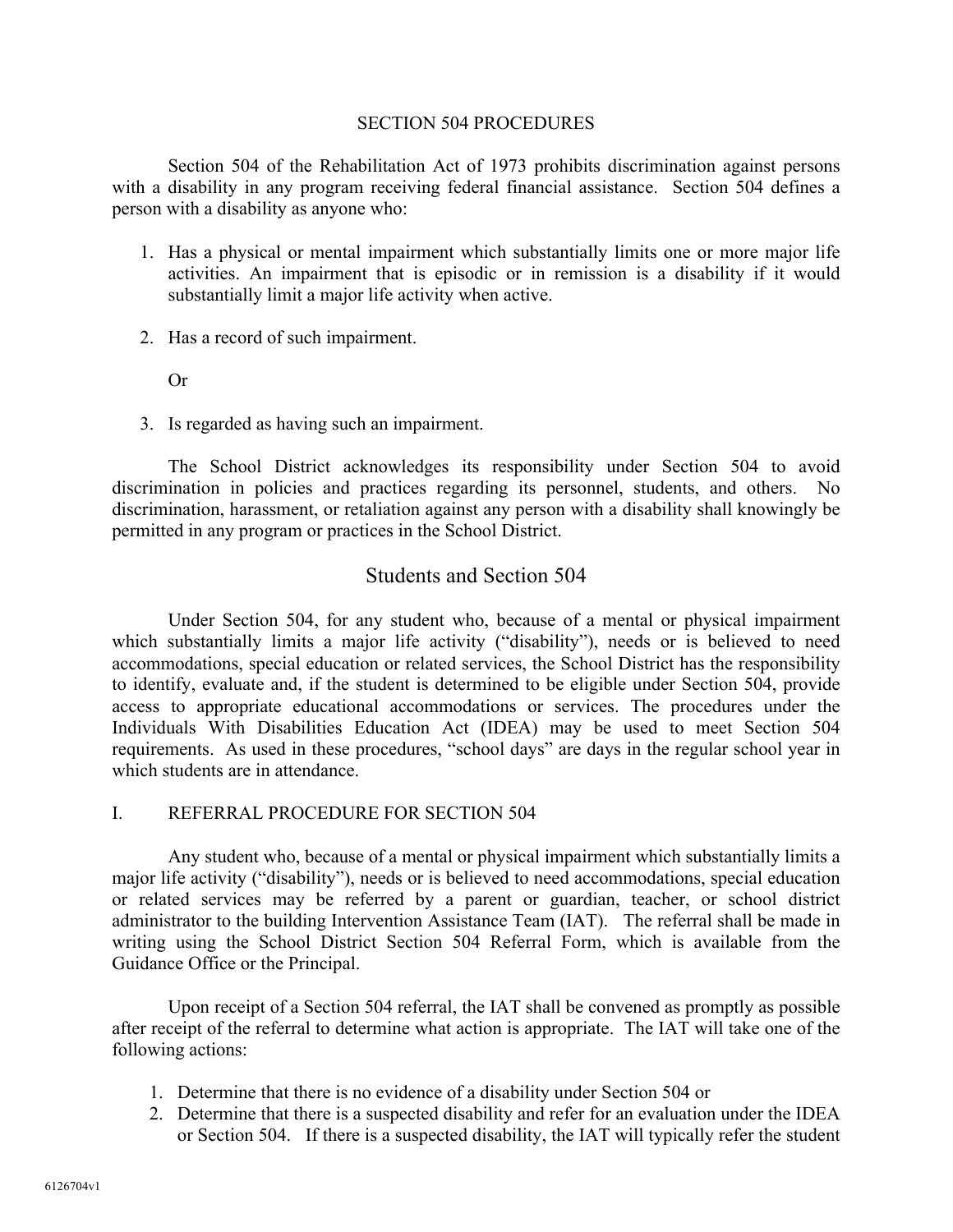for an IDEA evaluation. There may be circumstances in which the IAT determines that a 504 evaluation other than an IDEA evaluation may be appropriate such as cases involving possible health accommodations with no other academic concerns. In such a case, the IAT shall develop a Section 504 evaluation plan that addresses the student's suspected disability and needs.

The IAT must make a decision as to whether the Student is suspected as a student with a disability under Section 504 and if so, initiate an evaluation for eligibility. Interventions can not be used instead of or to delay the evaluation process.

The parent shall receive written notice of the action taken by the IAT as well as a copy of the Parent/Student Rights information under IDEA or Section 504 (procedural safeguards), as appropriate.

# II. EVALUATION PROCEDURES

When evaluating a student pursuant to Section 504, the ameliorative effects of mitigating measures, with the exception of ordinary eyeglasses and contact lenses, will not be considered in making an eligibility determination. This includes a student who is taking medication as a mitigating measure who is to be evaluated as if the student were not taking mediation.

# IDEA Evaluation

If the IAT determines that the student should be evaluated pursuant to the IDEA, a referral will be made for an evaluation under the IDEA, the procedures for an IDEA evaluation will be followed, and the applicable IDEA forms will be used. Once the IDEA evaluation is completed, the IDEA evaluation team will first determine if the student qualifies as a student with a disability under the IDEA; if so, an IEP will be developed for the student.

If the student does not qualify as a student with a disability under the IDEA and if the Parent or School District personnel believe that the student may qualify as a student with a physical or mental impairment that substantially limits a major life activity (disabled) under Section 504, the procedures below for a "504 Evaluation Other Than an IDEA Evaluation" should be used to determine if the student qualifies under Section 504. In such a case, the IDEA evaluation data can be used for the Section 504 eligibility determination and the Section 504 Team meeting may directly follow the IDEA eligibility meeting and include some or all of the same Team members as long as the requirements below for the composition of a 504 Team are met.

# 504 Evaluation Other Than an IDEA Evaluation

Although an IDEA evaluation will typically be used when a student is referred as a suspected disabled student under Section 504, there may be circumstances in which the IAT has determined that a 504 evaluation other than an IDEA evaluation may be appropriate such as cases involving possible health accommodations with no other academic concerns. In such a case, the IAT shall develop a Section 504 evaluation plan that addresses the student's suspected disability and needs. The 504, rather than IDEA, procedures for an evaluation will be followed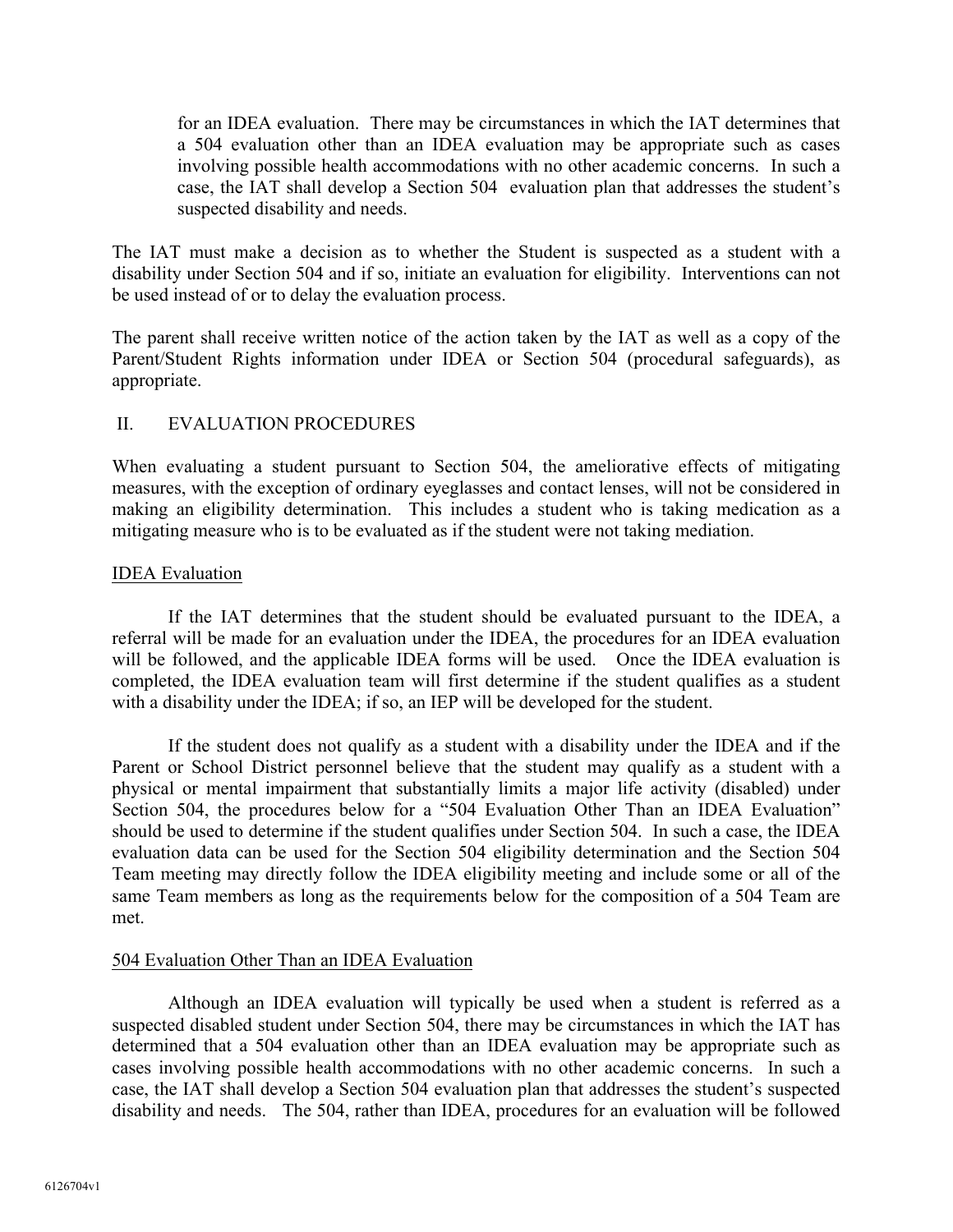and the applicable 504 forms will be used. The evaluation will include any necessary assessments to make an eligibility determination at no cost to the Parent.

The evaluation tests, assessments, or other evaluation materials must be validated for the specific purpose for which they are being used, administered by appropriately trained personnel, tailored to assess specific areas of educational need and selected and administered to best ensure that the test results accurately reflect the factors the test purports to measure. Interpretations of the evaluation data should rely upon information from a variety of sources including, as appropriate for an individual student, aptitude and achievement tests, teacher recommendations, physical condition, social or cultural background, and adaptive behavior.

If the parent refuses to give written consent to conduct an initial evaluation, no evaluation will be conducted.

The evaluation will be completed within thirty (30) school days of receipt of written consent from the Parent to conduct the evaluation.

When an evaluation has been completed, a Section 504 Team meeting will be scheduled; the Parent will be invited to participate as a member of the 504 team The Section 504 Team meeting should be held within thirty (30) school days of receipt of the Parent's consent to conduct the evaluation., unless there is good cause to extend the deadline and the parent is notified and agrees to the extension in writing.

Prior to any Section 504 Team meeting, the Parent will be provided notice of the time, date and location for the meeting. The Section 504 Team shall include persons knowledgeable about the child, the meaning of evaluation data, and placement options.

During the Section 504 Team meeting, the 504 Team shall complete the District form entitled "504 Evaluation Team Report" to document the evaluation data and information. In interpreting evaluation data, the 504 Team shall carefully consider the evaluation and other relevant information and determine if the student qualifies as a student with a physical or mental impairment that substantially limits a major life activity (disability). All team members should sign the 504 Team Report form. Dissenting members should attach a written explanation as to their reasons for dissent.

If the Section 504 Team determines that the student is eligible under Section 504, the Section 504 Team should initiate the placement, services, and accommodation procedures as outlined below

If the Section 504 Team determines the student is not eligible under Section 504 (i.e. does not have a physical or mental impairment that substantially limits a major life activity), the School District shall provide written notice of this determination to the Parent along with a copy of the form entitled "Section 504 Parent/Student Rights in Identification, Evaluation and Placement" (procedural safeguards).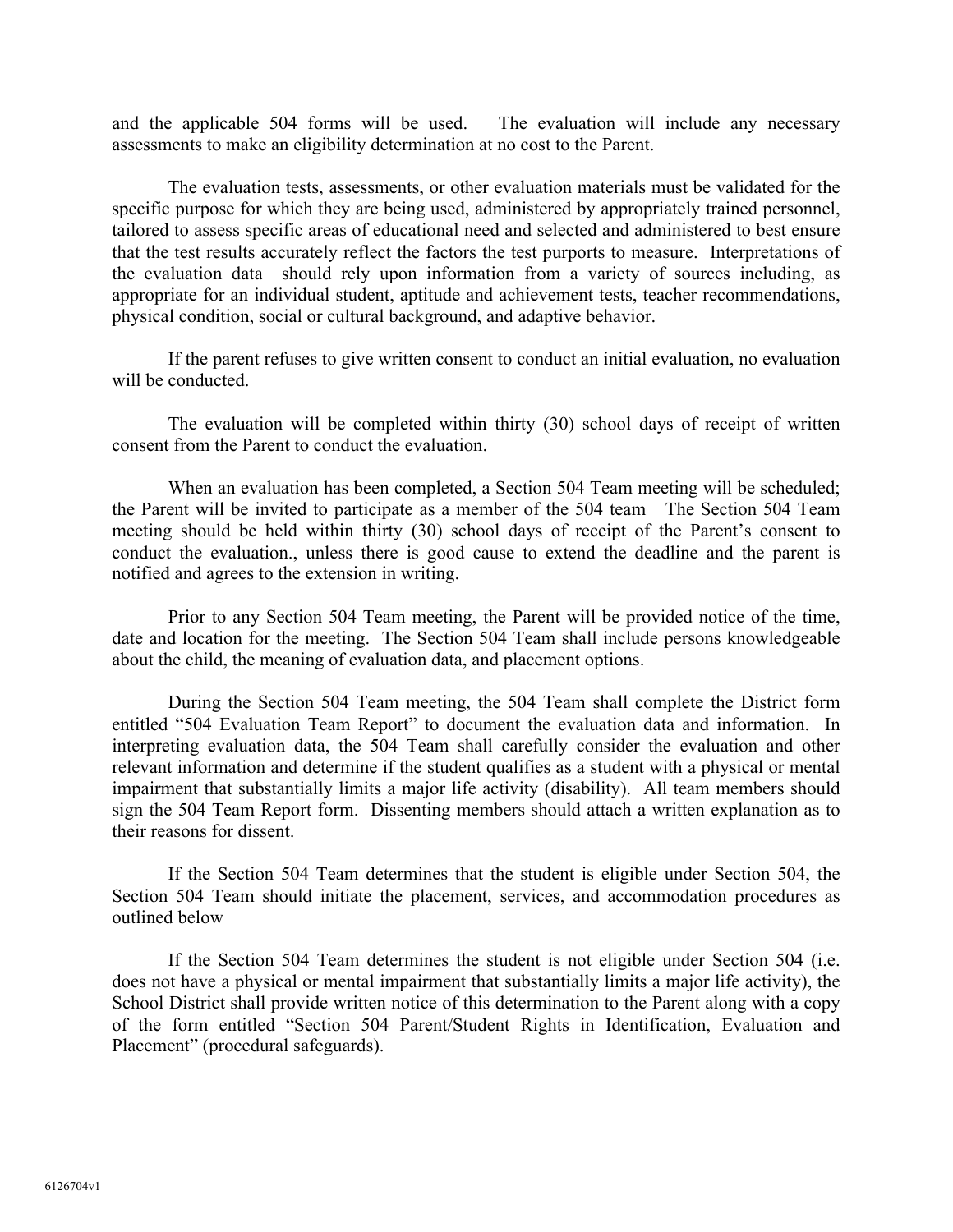## III. PLACEMENT, SERVICES, AND ACCOMMODATION

If the student qualified as a student with a disability under the IDEA, an IEP will be developed for the student and IDEA procedures will be followed.

If the student qualified under Section 504 as a student with a physical or mental impairment that has a substantial limit on a major life activity (disability), the 504 Team will determine if the student requires any accommodations or services related to the disability in order to receive a free appropriate public education in the least restrictive environment under Section 504. The services must be designed to meet the individual educational needs of the student. The Section 504 Team shall include persons knowledgeable about the child, the meaning of evaluation data, and placement options.

If the Section 504 Team determines that the student needs an accommodation/services plan, it shall convene to complete the district form entitled "Section 504 Student Accommodation/Services Plan." The Section 504 Plan may be developed immediately following the meeting held to discuss the evaluation results and determine Section 504 eligibility; however, the 504 Team shall meet to complete the 504 Student Accommodation/Services Plan no later than fifteen (15) school days after the Section 504 eligibility determination is made, and the Parent will be provided prior notice of the meeting, In making placement decisions, including any accommodations or services, the Section 504 Team shall consider the assessment data, teacher recommendations, teacher recommendations, and other relevant data. The placement decision will be made with consideration to the least restrictive environment in academic and non-academic settings and comparable facilities.

At the end of the meeting, the 504 Team members will sign their names to the Student Accommodation/Services Plan. A copy shall be provided to the parents as well as a copy of "Section 504 Parent/Student Rights in Identification, Evaluation, and Placement."

Under Section 504, parental written consent is required for implementation of the initial placement/initial 504 Plan. Parental consent is not required for subsequent changes in placement or the 504 Plan. If a Parent refuses consent for the initial placement/initial 504 Plan or disagrees in writing with the subsequent placement or 504 Plan, the parent will be provided a copy of "Section 504 Parent/Student Rights in Identification, Evaluation, and Placement" (procedural safeguards).

#### IV. ANNUAL REVIEW OF 504 ACCOMMODATION/SERVICES PLAN

Student 504 Accommodation/Services Plans will be reviewed at least annually.

#### V. REEVALUATIONS FOR SECTION 504 STUDENTS

Section 504 re-evaluations should be completed at least once every three years, more often if conditions warrant a reevaluation, and prior to a significant change of placement.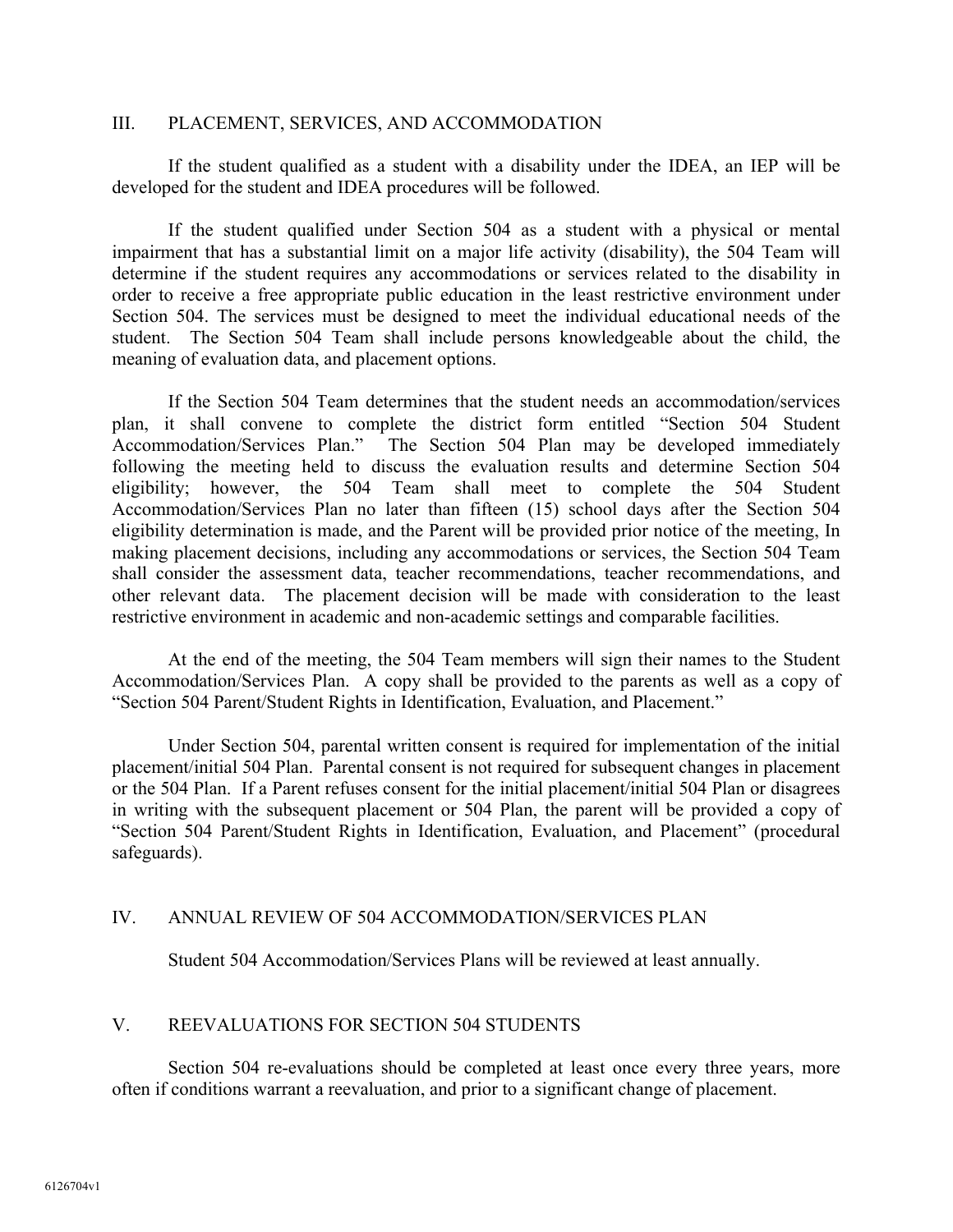## VI. TERMINATION OF SECTION 504 ELIGIBILITY

After a reevaluation, the Section 504 Team may determine that the student is no longer eligible for services or no longer requires any accommodations or services under Section 504. If this occurs, the Section 504 Team must provide written notice of such a determination to the Parent along with a copy of "Section 504 Parent/Student Rights in Identification, Evaluation, and Placement."

#### VII. NONACADEMIC SERVICES

Students with disabilities have an equal opportunity to participate in nonacademic and extracurricular services and activities of the School District.

#### VIII. DISCIPLINE

For a student identified under the IDEA, IDEA discipline procedures will be followed.

When a student with a disability under Section 504, but not under the IDEA, is suspended or expelled from school for more than ten consecutive school days or for a series of suspensions that is each ten or fewer days in duration but exceeds ten days in the aggregate and creates a pattern of exclusions, Section 504 discipline requirements will be followed. These procedures include a manifestation determination which is the reevaluation for a significant change in placement in the context of discipline.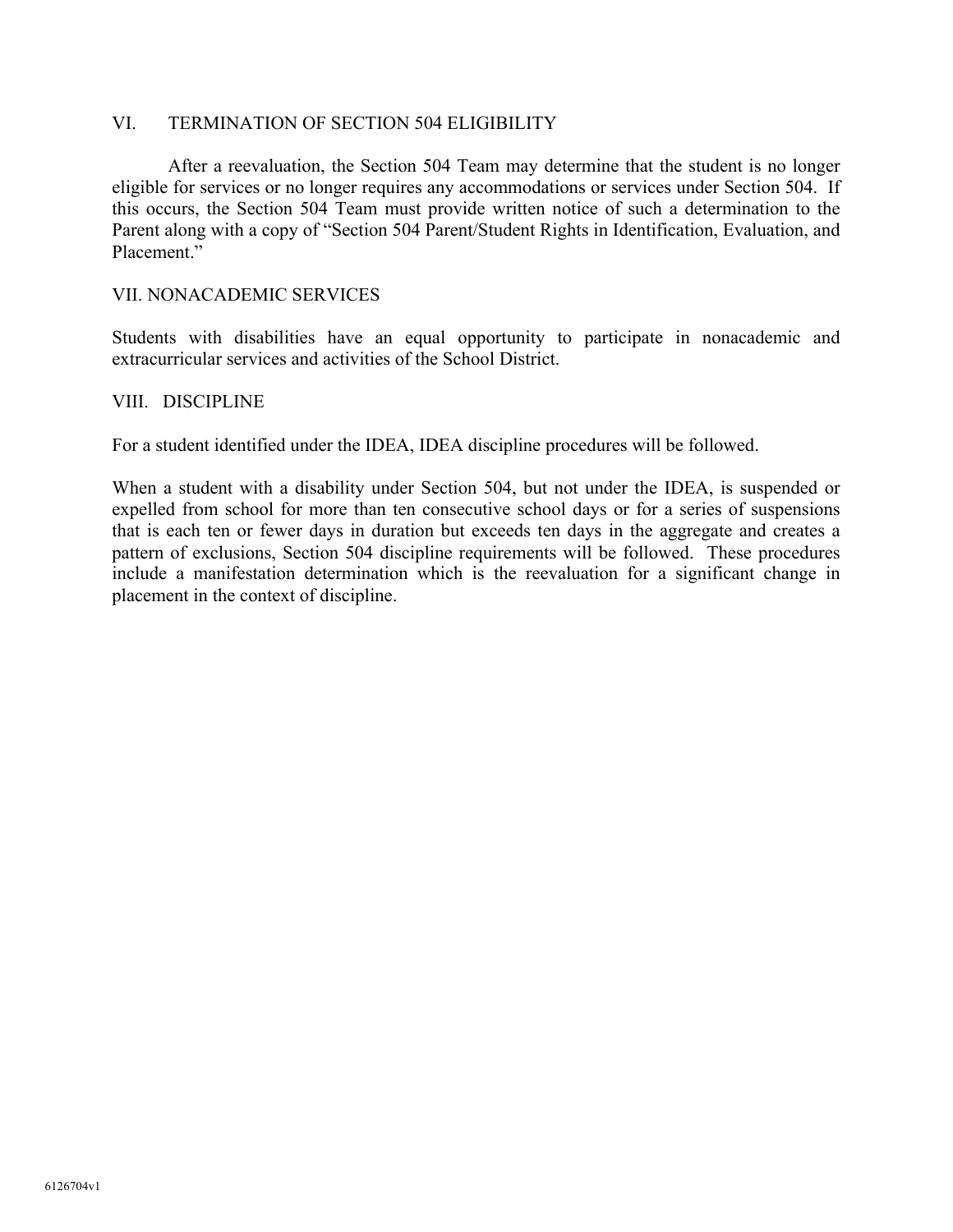# **ELGIN SCHOOL DISTRICT Section 504 Referral Form**

| Referral form must be returned to: |  |  |
|------------------------------------|--|--|
| Name/Title                         |  |  |
|                                    |  |  |
| Date:                              |  |  |
| Birthdate:                         |  |  |
| Phone $(H)$ :                      |  |  |
| Phone $(W)$ :                      |  |  |
| Grade:                             |  |  |
|                                    |  |  |
|                                    |  |  |

1. Reason for referral (including identification of mental or physical impairment(s)):

2. Accommodations and interventions attempted (attach appropriate documentation):

3. Has the student ever previously been referred, evaluated, and/or received services pursuant to the IDEA or Section 504? Yes No If yes, explain:

 $\mathcal{L}_\text{max}$  , and the contribution of the contribution of the contribution of the contribution of the contribution of the contribution of the contribution of the contribution of the contribution of the contribution of t

 $\mathcal{L}_\text{max}$  , and the contribution of the contribution of the contribution of the contribution of the contribution of the contribution of the contribution of the contribution of the contribution of the contribution of t

Signature of Referring Person Date

Signature of School District Personnel Receiving Referral Date Received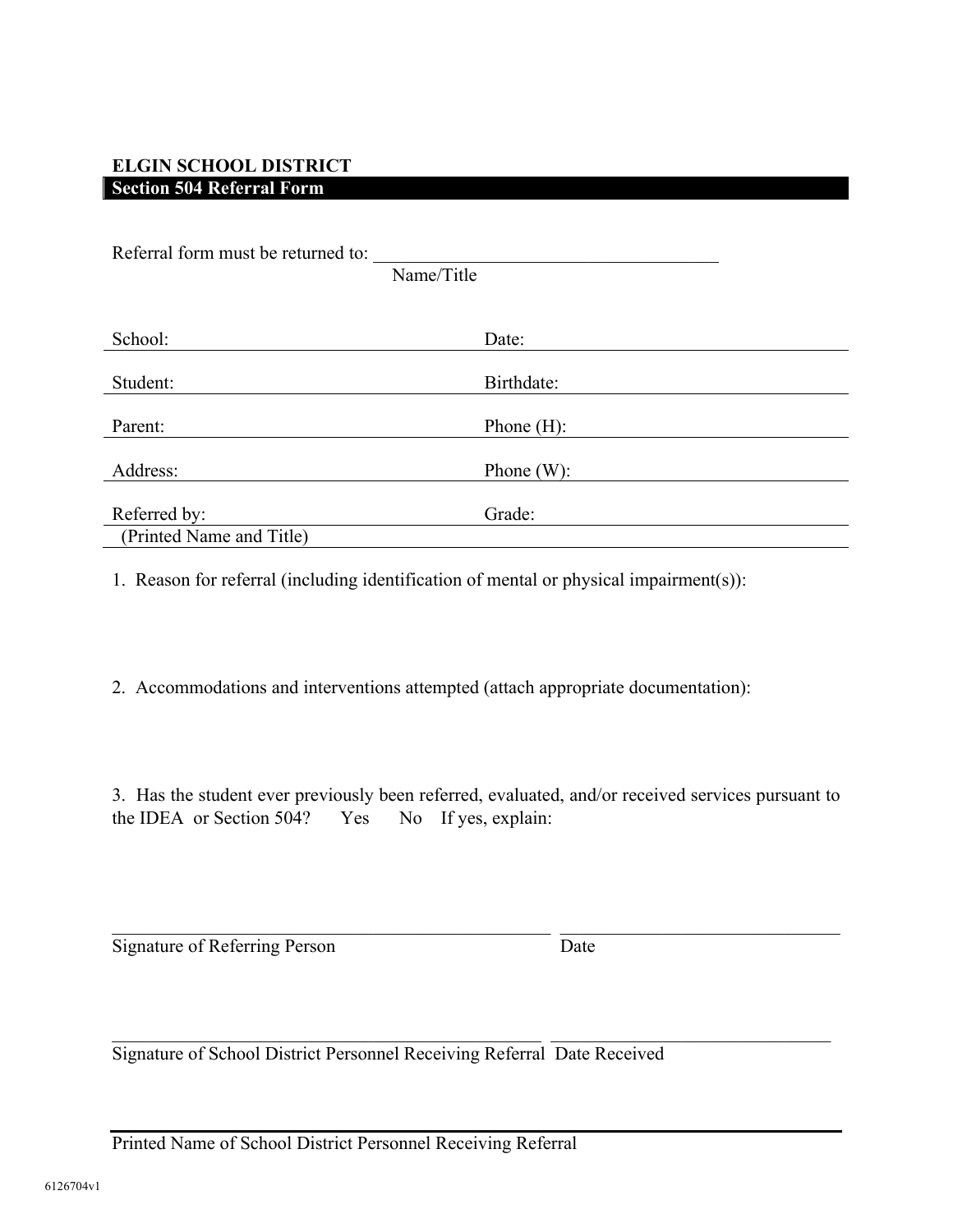Section 504 Referral Form – Page 2

Student Name

Action Taken by IAT with regard to Section 504 Referral

\_\_\_\_ No disability is suspected under Section 504 and the Student will not be referred for an evaluation.

The Student is suspected as being a disabled student under the IDEA and will be referred for an IDEA evaluation.

The Student will be evaluated to determine if the Student qualifies as a disabled student under Section 504.

Signature, and Printed Name and Title of IAT Members Making 504 Referral Decision

| Name/Title                         | Date |
|------------------------------------|------|
|                                    |      |
| Name/Title                         | Date |
| Name/Title                         | Date |
| Name/Title                         | Date |
| Name/Title                         | Date |
| Name/Title                         | Date |
| Student's File<br>$cc$ :<br>Parent |      |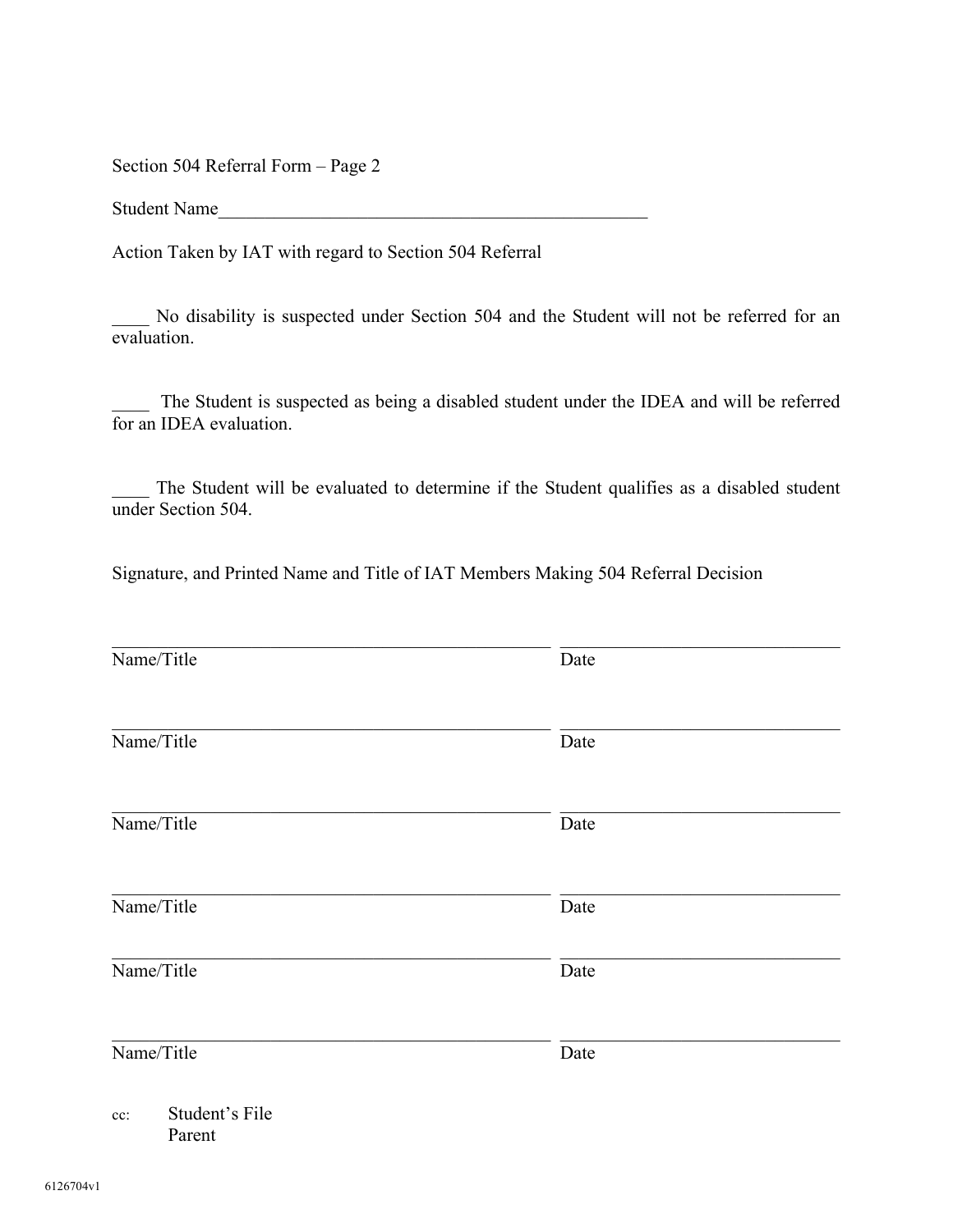# **ELGIN SCHOOL DISTRICT Notice of Intent to Conduct a Section 504 Evaluation**

| Student: | Frade: |
|----------|--------|
| School:  | Date:  |

Dear  $\Box$ 

Your child has been referred for a 504 evaluation to determine if he or she qualifies as a student with a disability according to Section 504 of the Rehabilitation Act of 1973. We are requesting your permission to assess your child in order to determine if your child has a disability under Section 504. Under Section 504, a disability is defined as a mental or physical impairment that substantially limits one or more major life activities. If your child is found to have a disability under Section 504, there will then be a determination as to whether your child requires any special education, related aids and services, or accommodations under Section 504. The assessment and any identified necessary services will be provided at no cost to you. The evaluation plan is enclosed and may also include a medical evaluation (if necessary), review of school records, existing school information, teacher information, and any information that you provide to us. Please return this form with your signature so that we may proceed with the evaluation. If we do not receive your written consent, we will not evaluate your child for eligibility under Section 504.

Please read the enclosed Section 504 Parent/Student Rights Identification, Evaluation and Placement sheet, complete the "Parent Response" portion of this form, and return the original to me.

Sincerely,

Signature/Printed Name/Title Date

 $\mathcal{L}_\mathcal{L} = \{ \mathcal{L}_\mathcal{L} = \{ \mathcal{L}_\mathcal{L} = \{ \mathcal{L}_\mathcal{L} = \{ \mathcal{L}_\mathcal{L} = \{ \mathcal{L}_\mathcal{L} = \{ \mathcal{L}_\mathcal{L} = \{ \mathcal{L}_\mathcal{L} = \{ \mathcal{L}_\mathcal{L} = \{ \mathcal{L}_\mathcal{L} = \{ \mathcal{L}_\mathcal{L} = \{ \mathcal{L}_\mathcal{L} = \{ \mathcal{L}_\mathcal{L} = \{ \mathcal{L}_\mathcal{L} = \{ \mathcal{L}_\mathcal{$ 

Address Telephone

 $\mathcal{L}_\mathcal{L} = \mathcal{L}_\mathcal{L} = \mathcal{L}_\mathcal{L} = \mathcal{L}_\mathcal{L} = \mathcal{L}_\mathcal{L} = \mathcal{L}_\mathcal{L} = \mathcal{L}_\mathcal{L} = \mathcal{L}_\mathcal{L} = \mathcal{L}_\mathcal{L} = \mathcal{L}_\mathcal{L} = \mathcal{L}_\mathcal{L} = \mathcal{L}_\mathcal{L} = \mathcal{L}_\mathcal{L} = \mathcal{L}_\mathcal{L} = \mathcal{L}_\mathcal{L} = \mathcal{L}_\mathcal{L} = \mathcal{L}_\mathcal{L}$ 

## **PARENT RESPONSE**

DIRECTIONS TO PARENT: Please **check** one of the options below, **sign** this form, **keep** a copy, and **return** the original.

I give permission for the district to proceed with a 504 evaluation as proposed.

 I need further information. Please contact me to schedule a meeting to explain the reasons for the assessment.

I do not give permission for the district to proceed with the assessment as proposed.

 $\mathcal{L}_\mathcal{L} = \{ \mathcal{L}_\mathcal{L} = \{ \mathcal{L}_\mathcal{L} = \{ \mathcal{L}_\mathcal{L} = \{ \mathcal{L}_\mathcal{L} = \{ \mathcal{L}_\mathcal{L} = \{ \mathcal{L}_\mathcal{L} = \{ \mathcal{L}_\mathcal{L} = \{ \mathcal{L}_\mathcal{L} = \{ \mathcal{L}_\mathcal{L} = \{ \mathcal{L}_\mathcal{L} = \{ \mathcal{L}_\mathcal{L} = \{ \mathcal{L}_\mathcal{L} = \{ \mathcal{L}_\mathcal{L} = \{ \mathcal{L}_\mathcal{$ 

Parent Signature Daytime Telephone Month/Day/Year

cc: Student file Parent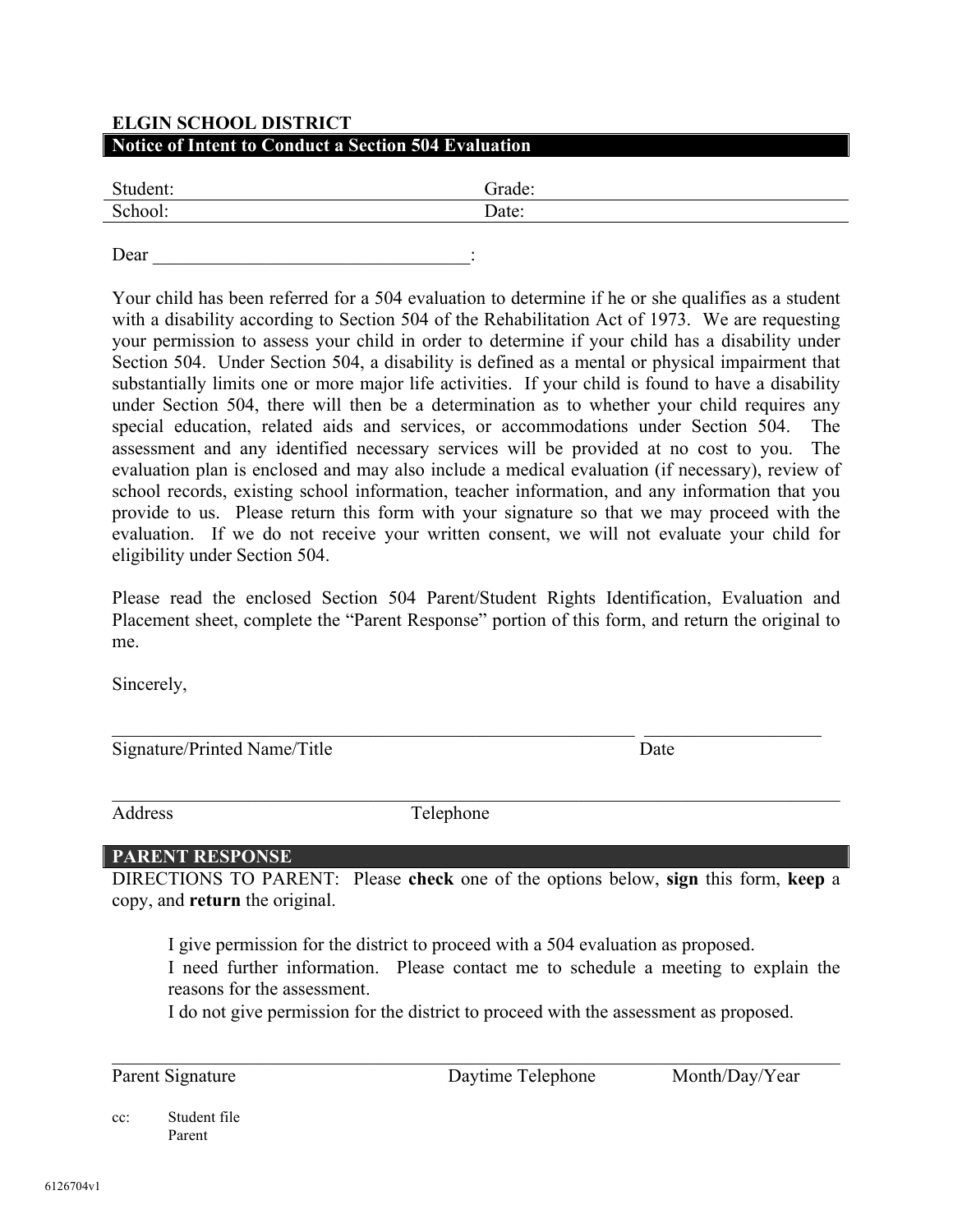#### **ELGIN SCHOOL DISTRICT Section 504 Parent/Student Rights in Identification, Evaluation, and Placement**

*The following is a description of the rights granted by federal law to students with disabilities or suspected disabilities under Section 504. .*

You have the right to:

- 1. Have your child take part in, have access to, and receive benefits from public education programs without discrimination because of his/her disability;
- 2. Have the school district advise you of your procedural rights under Section 504;
- 3. Receive notice with respect to identification, evaluation, or placement of your child and a meaningful opportunity to provide input into such decisions;
- 4. Refer your child for an evaluation if you suspect your child is disabled under Section 504 and grant consent for the evaluation ;
- 5. Have your child receive a free appropriate public education if your child is found to be eligible under Section 504. This includes the right to be educated with nondisabled students to the maximum extent appropriate. It also includes the right to have the school district provide necessary accommodations or services;
- 6. Have evaluation, educational, and placement decisions made based upon a variety of information sources, and by persons who are knowledgeable about the student, the meaning of evaluation data, and placement options;
- 7. Have your child be given an equal opportunity to participate in nonacademic and extracurricular activities offered by the school district;
- 8. Examine all relevant records relating to decisions regarding your child's identification, evaluation, and placement;
- 9. As authorized under Section 504 regulations, request an impartial hearing related to actions regarding your child's identification, evaluation, or placement. You and your child may participate in the hearing and have an attorney represent you. An appeal (review process) of the impartial hearing decision is also available;
- 10. File a grievance with the School District.
- 11. File a complaint with the Office for Civil Rights (OCR), United States Department of Education, 600 Superior Avenue East, Suite 750, Cleveland, OH 44114.
- **Questions? Contact the Elgin School District Section 504 Coordinator who is the Superintendent, or your building Principal at Elgin School District, 4616 Larue Prospect Road West, Marion, OH 43302, Telephone 740-382-1101.**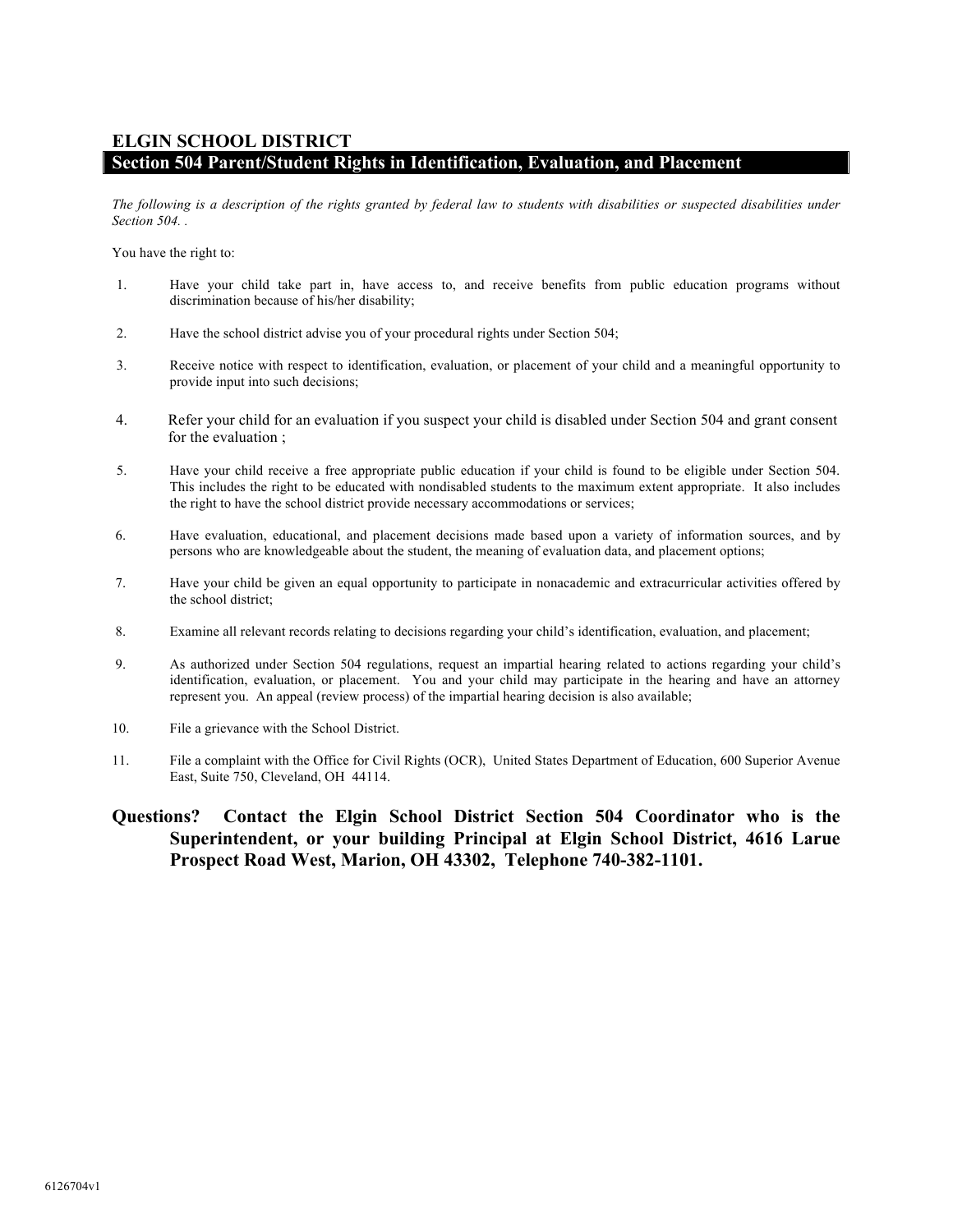# **ELGIN SCHOOL DISTRICT Section 504 Notice of a Meeting**

| Student:                                                                                                                                                                                                                   | Grade:                                           |  |  |
|----------------------------------------------------------------------------------------------------------------------------------------------------------------------------------------------------------------------------|--------------------------------------------------|--|--|
| School:                                                                                                                                                                                                                    | Date:                                            |  |  |
| Dear:<br><u> 1980 - Jan Barbara Barbara, manazarta da kasas da kasas da kasas da kasas da kasas da kasas da kasas da kasa</u><br>A Section 504 Team meeting will be held on:                                               |                                                  |  |  |
| Date                                                                                                                                                                                                                       | $\frac{at}{Time}$ in $\frac{1}{Localion/Room}$   |  |  |
| The purpose of this meeting is to:<br>Discuss the results of an evaluation<br>Develop an initial 504 plan if eligible<br>Conduct a manifestation determination<br>related to a code of conduct violation and<br>discipline | Annual review of 504 plan<br>Other: (specify)    |  |  |
| The following individuals are anticipated to be in attendance:                                                                                                                                                             |                                                  |  |  |
| Parent(s)/Guardian(s)<br>Student<br><b>Classroom Teacher</b><br>Guidance Counselor                                                                                                                                         | School Principal<br>School Psychologist<br>Other |  |  |
|                                                                                                                                                                                                                            |                                                  |  |  |
| You may also bring additional persons to the meeting.                                                                                                                                                                      |                                                  |  |  |
| Please call me if you have any questions or if you would like to reschedule the time.                                                                                                                                      |                                                  |  |  |
| Sincerely,                                                                                                                                                                                                                 |                                                  |  |  |
| Name                                                                                                                                                                                                                       | Position<br>Telephone                            |  |  |

cc: Parent Student's File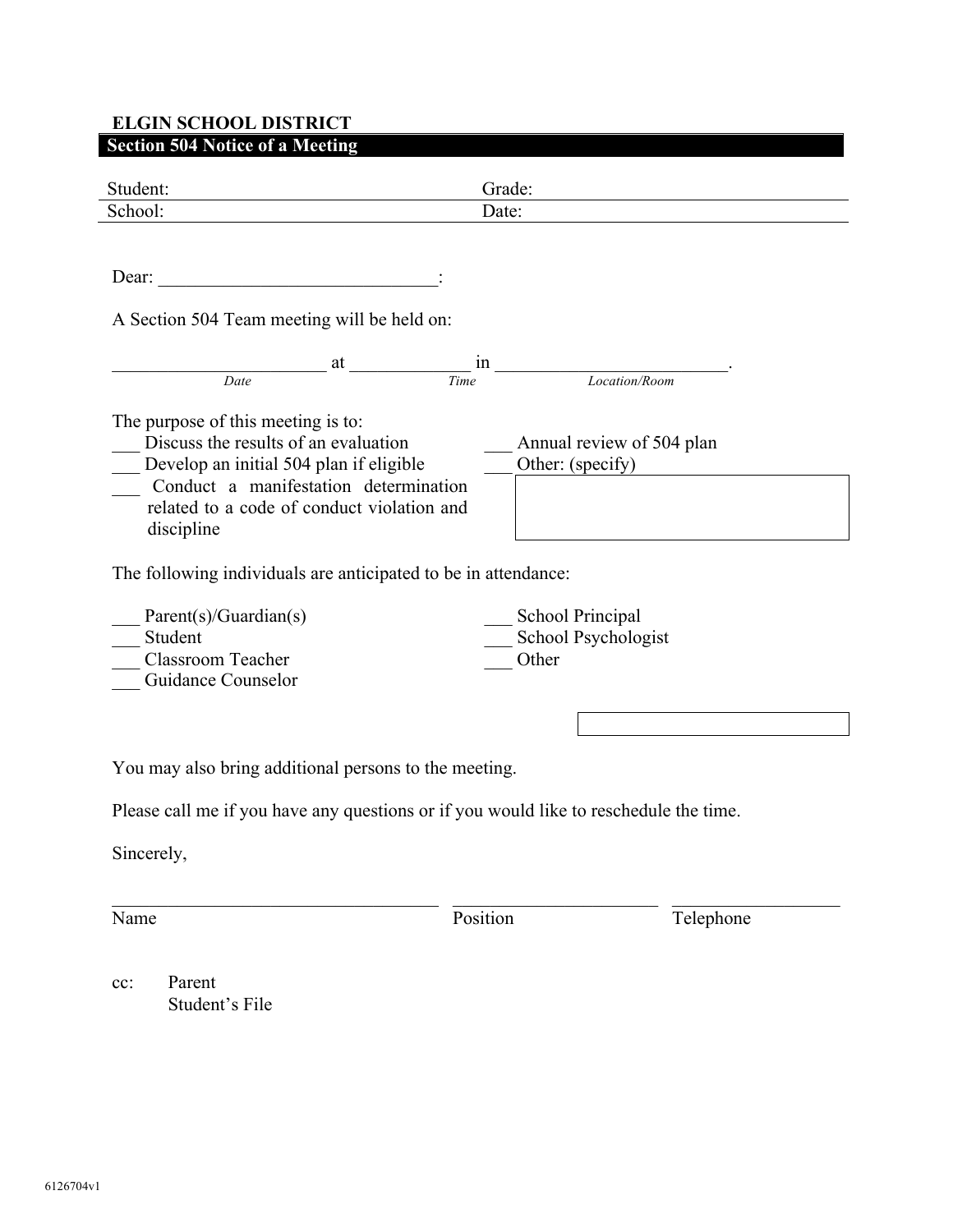# **ELGIN SCHOOL DISTRICT Section 504 Evaluation Team Report**

Page 1 of 2

Student's Name:

Date of Birth:

Grade and building: The Contract of the Contract of the Contract of the Contract of the Contract of the Contract of the Contract of the Contract of the Contract of the Contract of the Contract of the Contract of the Contra

Attach a summary of the evaluation information supporting the eligibility determination.

The Section 504 Team has determined that the student:

DOES have a physical or mental impairment that substantially limits a major life activity (has a disability under Section 504)

DOES NOT have a physical or mental impairment that substantially limits a major life activity

Nature of the Disability (if any):

Effect of the Disability (if any) on the Student in the School Setting: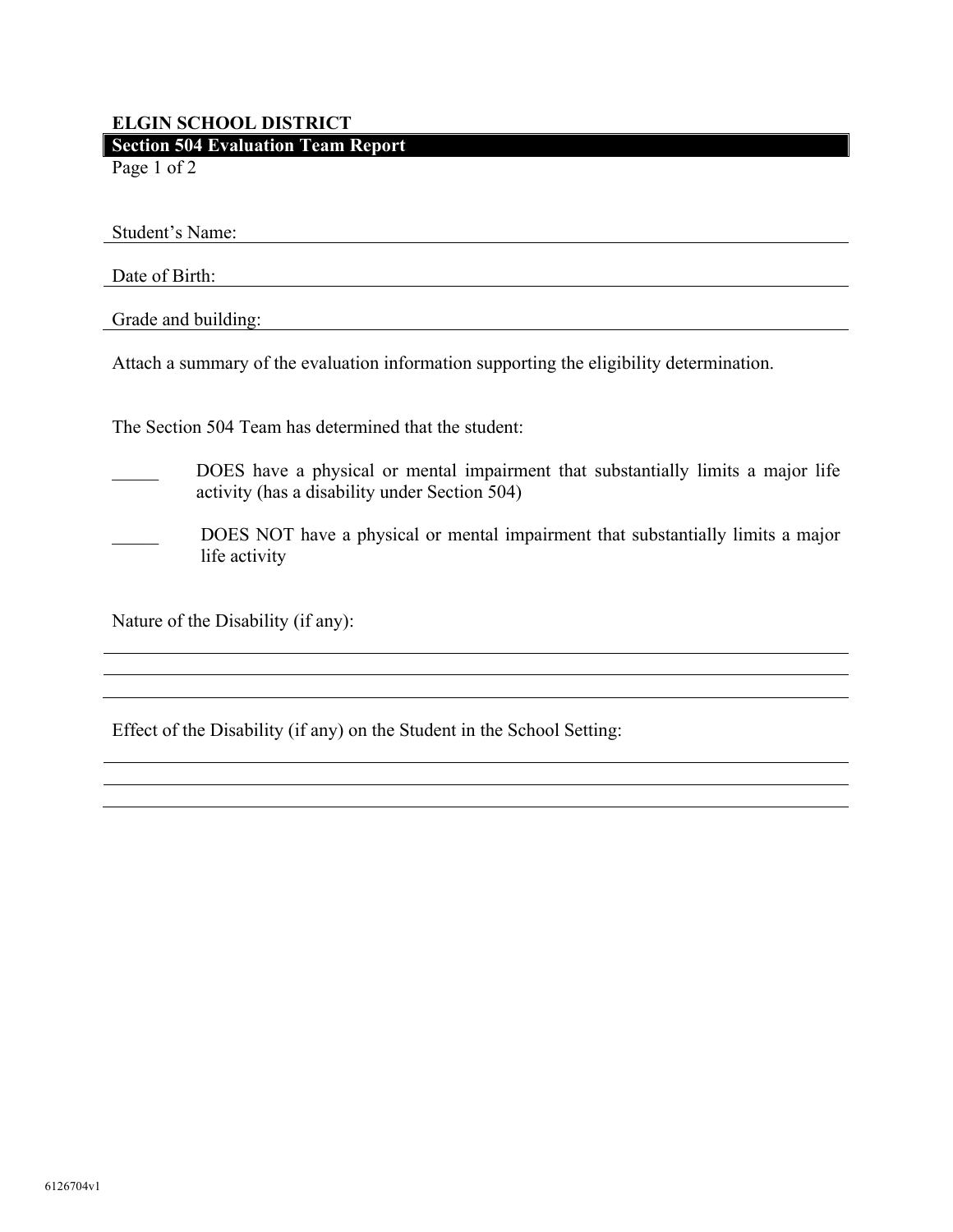# **ELGIN SCHOOL DISTRICT 504 Team Evaluation Report**

Page 2 of 2

Student's Name:

The Section 504 Team recommends that:

|                                                                   | Although eligible, the student can be served appropriately in the regular education<br>program without the need for accommodations or services under Section 504. |      |  |
|-------------------------------------------------------------------|-------------------------------------------------------------------------------------------------------------------------------------------------------------------|------|--|
|                                                                   | A 504 plan will be developed to determine appropriate accommodations or services.                                                                                 |      |  |
|                                                                   | The student will be referred for an IDEA evaluation.                                                                                                              |      |  |
|                                                                   | Other (Specify)                                                                                                                                                   |      |  |
| Reasoning:                                                        |                                                                                                                                                                   |      |  |
|                                                                   |                                                                                                                                                                   |      |  |
|                                                                   |                                                                                                                                                                   |      |  |
|                                                                   |                                                                                                                                                                   |      |  |
|                                                                   |                                                                                                                                                                   |      |  |
|                                                                   |                                                                                                                                                                   |      |  |
|                                                                   |                                                                                                                                                                   |      |  |
|                                                                   | Agreeing team members:                                                                                                                                            |      |  |
| Signature                                                         | Title                                                                                                                                                             | Date |  |
|                                                                   |                                                                                                                                                                   |      |  |
|                                                                   |                                                                                                                                                                   |      |  |
|                                                                   |                                                                                                                                                                   |      |  |
| Dissenting team members (must attach written reason for dissent): |                                                                                                                                                                   |      |  |
| Signature                                                         | Title                                                                                                                                                             | Date |  |
|                                                                   |                                                                                                                                                                   |      |  |
|                                                                   |                                                                                                                                                                   |      |  |
| cc:                                                               | Student's file<br>Parent                                                                                                                                          |      |  |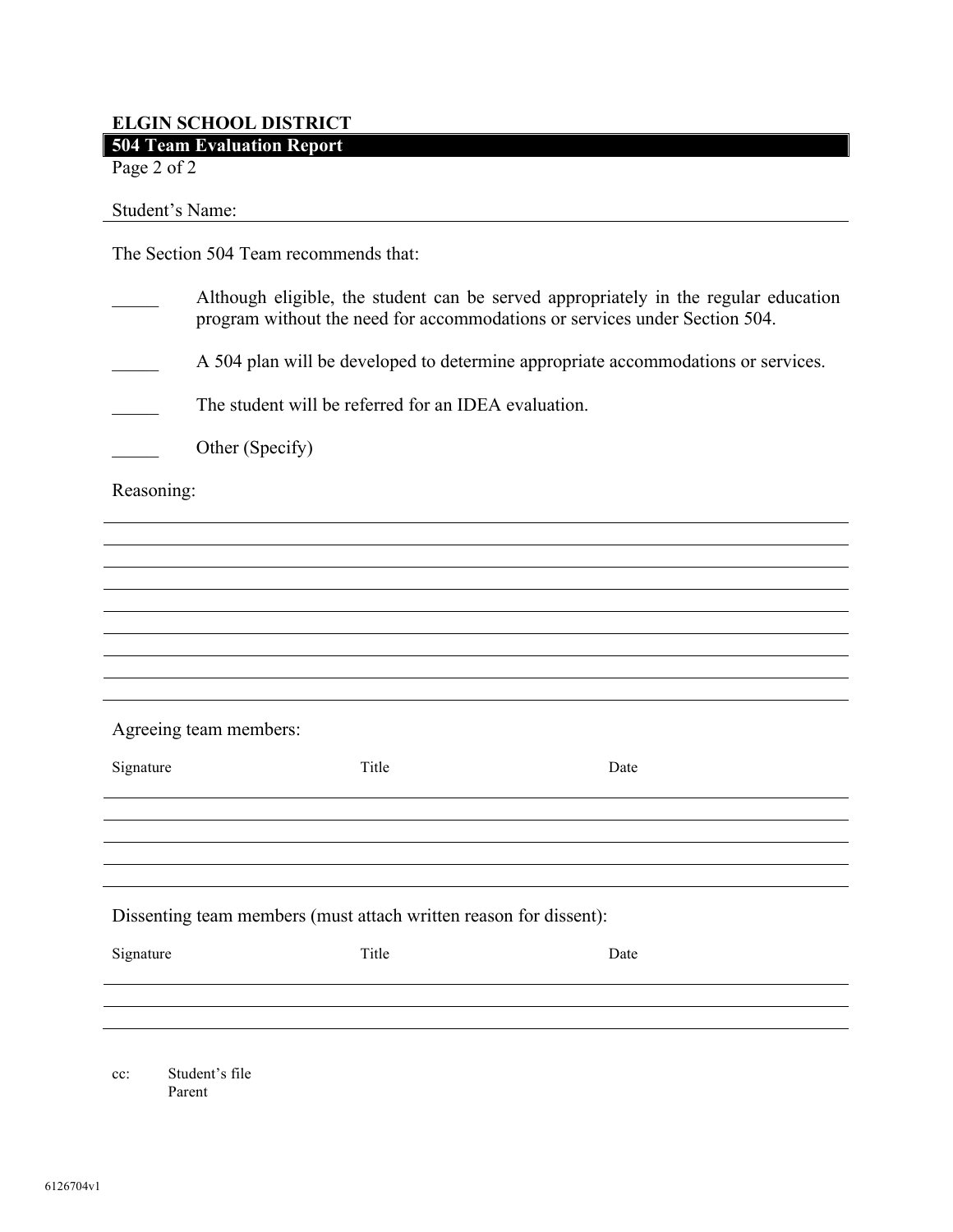# **ELGIN SCHOOL DISTRICT Section 504 Student Accommodation/Services Plan**

Page 1

| <b>Student Name:</b> | Birthdate:       | Grade: |
|----------------------|------------------|--------|
| School:              | Date of Meeting: |        |
| Effective dates from | Through          |        |

A major life activity includes, but is not limited to functions such as: caring for oneself, performing manual tasks, walking, seeing, hearing, speaking, breathing, learning, working, eating, sleeping, standing, lifting, bending, reading, concentrating, thinking, communicating, or the operation of major bodily functions (including, but not limited to, functions of the immune system, normal cell growth, digestive, bowel, bladder, neurological, brain, respiratory, circulatory, endocrine, and reproductive functions).

1. Describe the nature of the concern and how the disability affects a major life activity such as, but not limited to, learning:

and the control of the control of the control of the control of the control of the control of the control of the

2. Describe any accommodations or services that are necessary to provide FAPE: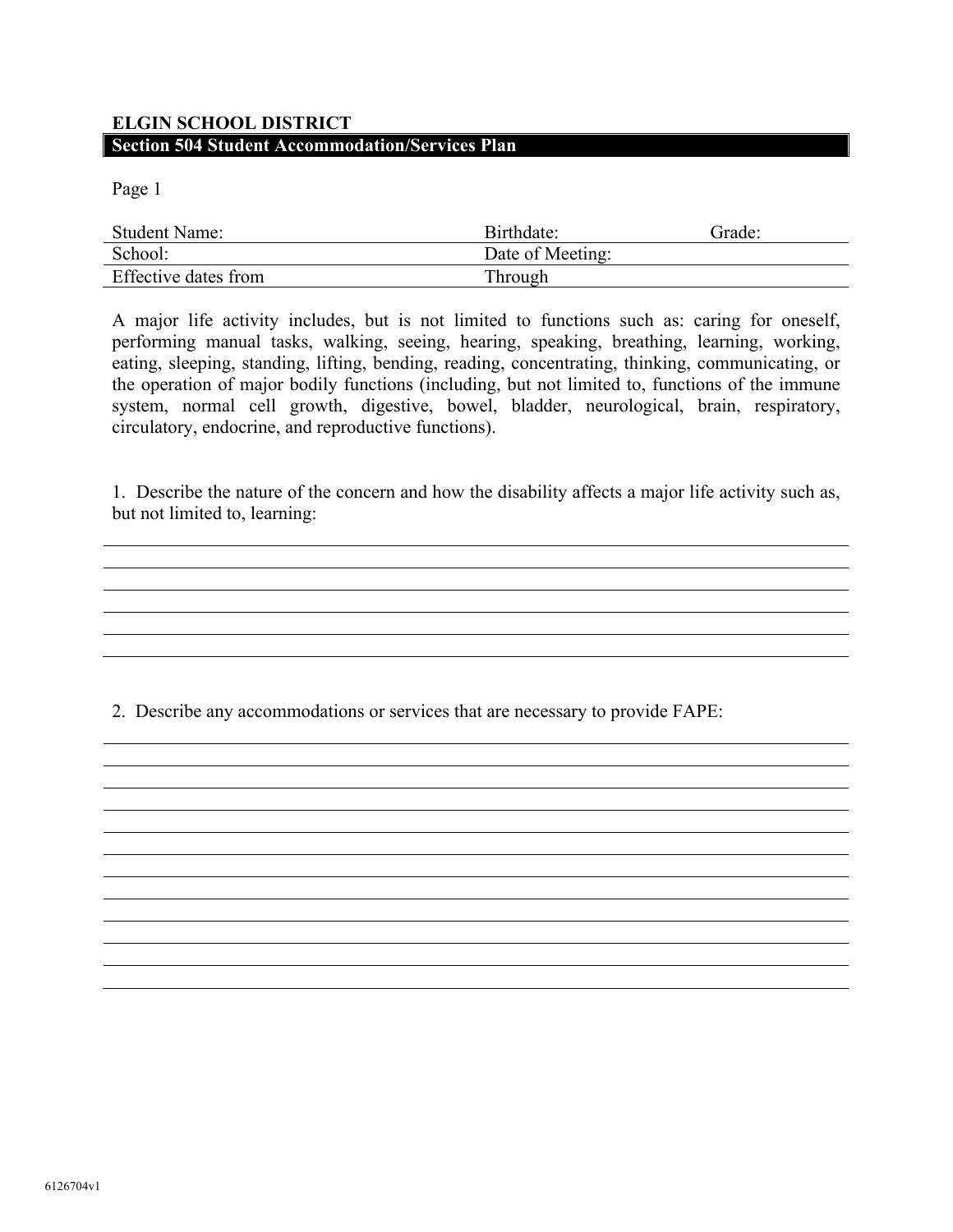Section 504 Student Accommodation/Services Plan

Name of Student

Date of Meeting

Meeting Participants:

| Name | Title |
|------|-------|
|      |       |
|      |       |
|      |       |
|      |       |
|      |       |
|      |       |

Parent Signature

For the INITIAL provision of placement and the INITIAL provision of a Section 504 Plan ONLY the Parent must provide written consent before the Plan can be implemented. The Parent should sign below for the INITIAL 504 Plan ONLY:

\_\_\_\_ I give consent for the initial provision of placement, accommodations, and/or services under Section 504 as provided in this 504 Plan.

\_\_\_\_ I DO NOT give consent for the initial provision of placement, accommodations, and/or services under Section 504 as provided in this 504 Plan.

Parent Signature Date Date

For any Section 504 Plan SUBSEQUENT TO THE INITIAL 504 Plan, if the Parent DISAGREES with the Plan, the Parent should indicate such disagreement below.

I DISAGREE with the proposed 504 Plan.

| Parent Signature |
|------------------|
|------------------|

Parent Signature\_\_\_\_\_\_\_\_\_\_\_\_\_\_\_\_\_\_\_\_\_\_\_\_\_\_\_\_\_ Date\_\_\_\_\_\_\_\_\_\_\_\_\_\_\_\_\_\_\_\_\_\_\_\_\_\_\_\_

cc: Student's file Parent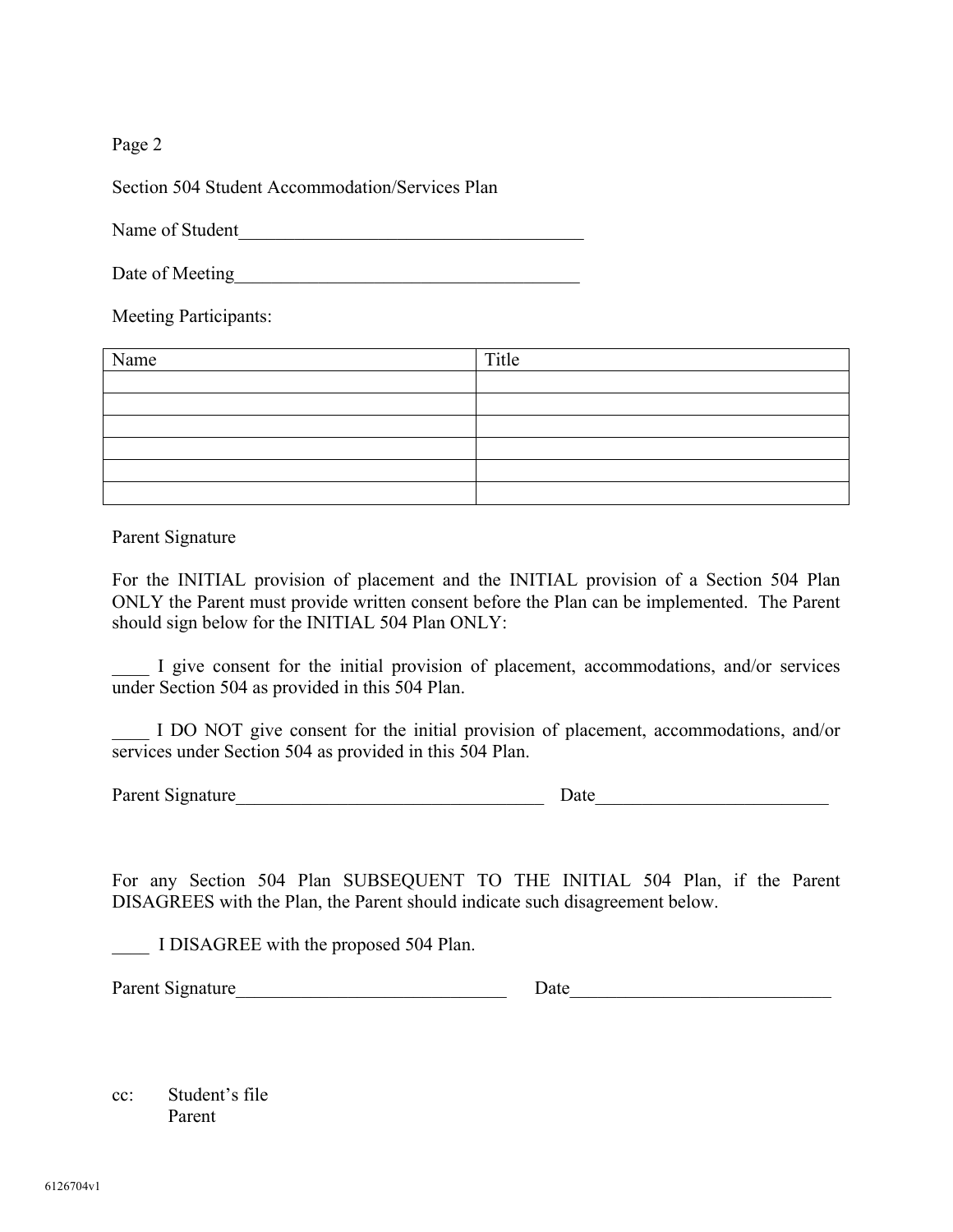# ELGIN SCHOOL DISTRICT

**504 Termination of Accommodations/Services** 

| Student's Name:                                                                                                                                                                                         |       | Date: |
|---------------------------------------------------------------------------------------------------------------------------------------------------------------------------------------------------------|-------|-------|
| Student's Date of Birth                                                                                                                                                                                 |       |       |
| The Section 504 Team met and determined that the student referenced above is NO LONGER<br>ELIGIBLE FOR OR NO LONGER REQUIRES ACCOMMODATIONS OR SERVICES<br>UNDER SECTION 504 for the following reasons: |       |       |
|                                                                                                                                                                                                         |       |       |
|                                                                                                                                                                                                         |       |       |
| Signatures of Section 504 Section 504 Team Members                                                                                                                                                      |       |       |
| Agree with Determination:                                                                                                                                                                               |       |       |
| Signature                                                                                                                                                                                               | Title | Date  |
|                                                                                                                                                                                                         |       |       |
|                                                                                                                                                                                                         |       |       |
|                                                                                                                                                                                                         |       |       |
| Disagree with Determination: (must attach written reason for disagreement)                                                                                                                              |       |       |
| Signature                                                                                                                                                                                               | Title | Date  |
|                                                                                                                                                                                                         |       |       |
|                                                                                                                                                                                                         |       |       |

cc: Student's file Parent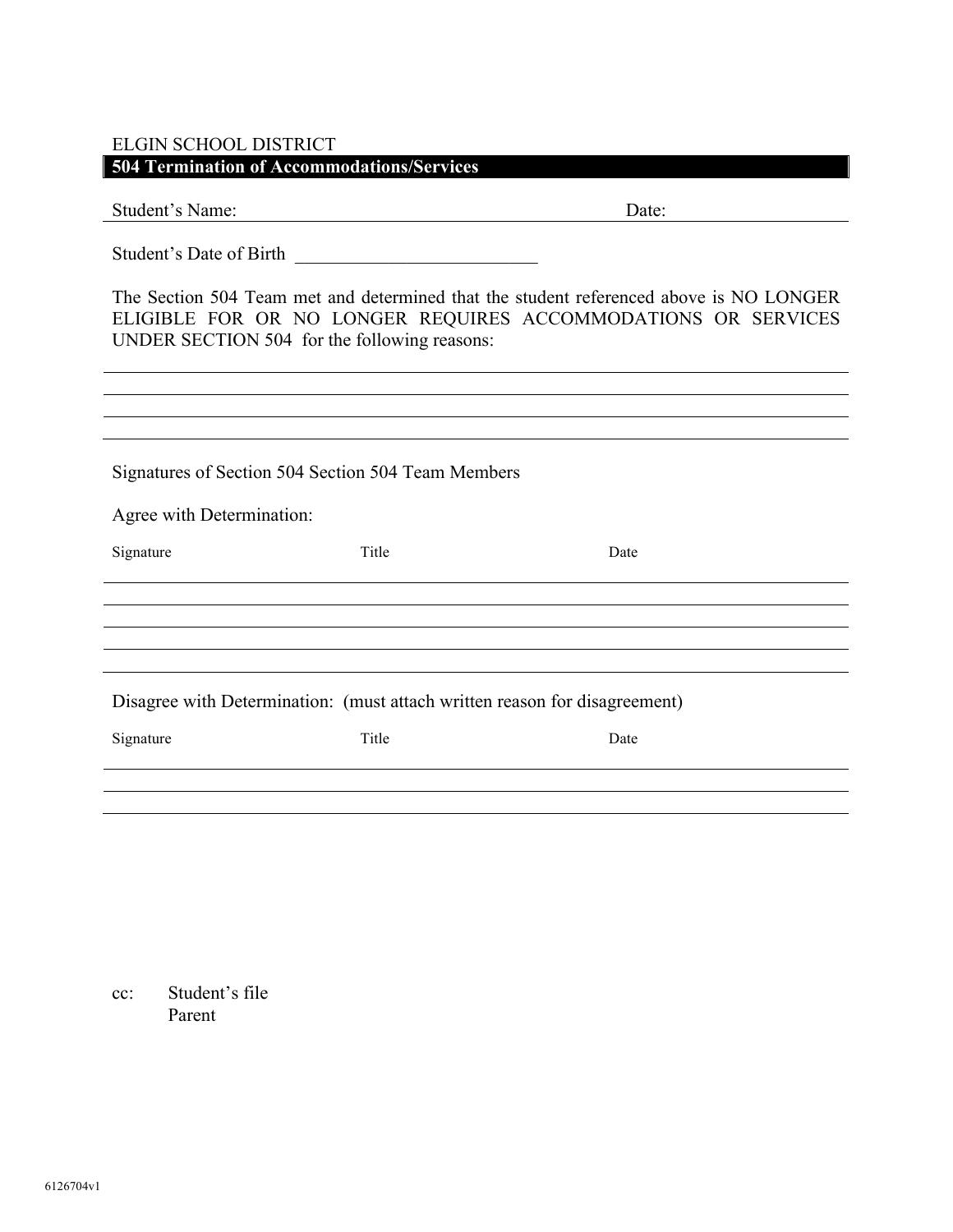#### ELGIN SCHOOL DISTRICT

# **504 MANIFESTATION DETERMINATION REVIEW**

# CHILD'S INFORMATION

CHILD'S NAME DATE OF BIRTH:

# NATURE OF THE CHILD'S DISABILITY

## NATURE OF THE BEHAVIOR SUBJECT TO DISCIPLINARY ACTION:

## **DETERMINATION OF THE RELATIONSHIP OF THE BEHAVIOR OF CONCERN TO THE STUDENT'S DISABILITY**

1. In relationship to the behavior subject to disciplinary action

- a. Did the 504 team review relevant information about the student and the student's 504 Plan?  $\Box$  Yes  $\Box$  No
- b. Did the 504 team review relevant information presented by the parents?  $\Box$  Yes  $\Box$  No
- c. Did the 504 team determine that the conduct in question was caused by/or had a direct  $\Box$  Yes  $\Box$  No and substantial relationship to the child's disability?

The behavior is a manifestation of the student's disability, if the 504 team indicated "Yes" on item c of 1 above.

**CONCLUSION** The behavior  $\Box$  is or  $\Box$  is not a manifestation of the student's disability. DATE OF MANIFESTATION DETERMINATION REVIEW:

Meeting Date\_\_\_\_\_\_\_\_\_\_\_\_\_\_\_\_\_\_\_\_\_\_\_

Signature: Title:

Signature: Title:

Signature: Title:

Signature: Title: